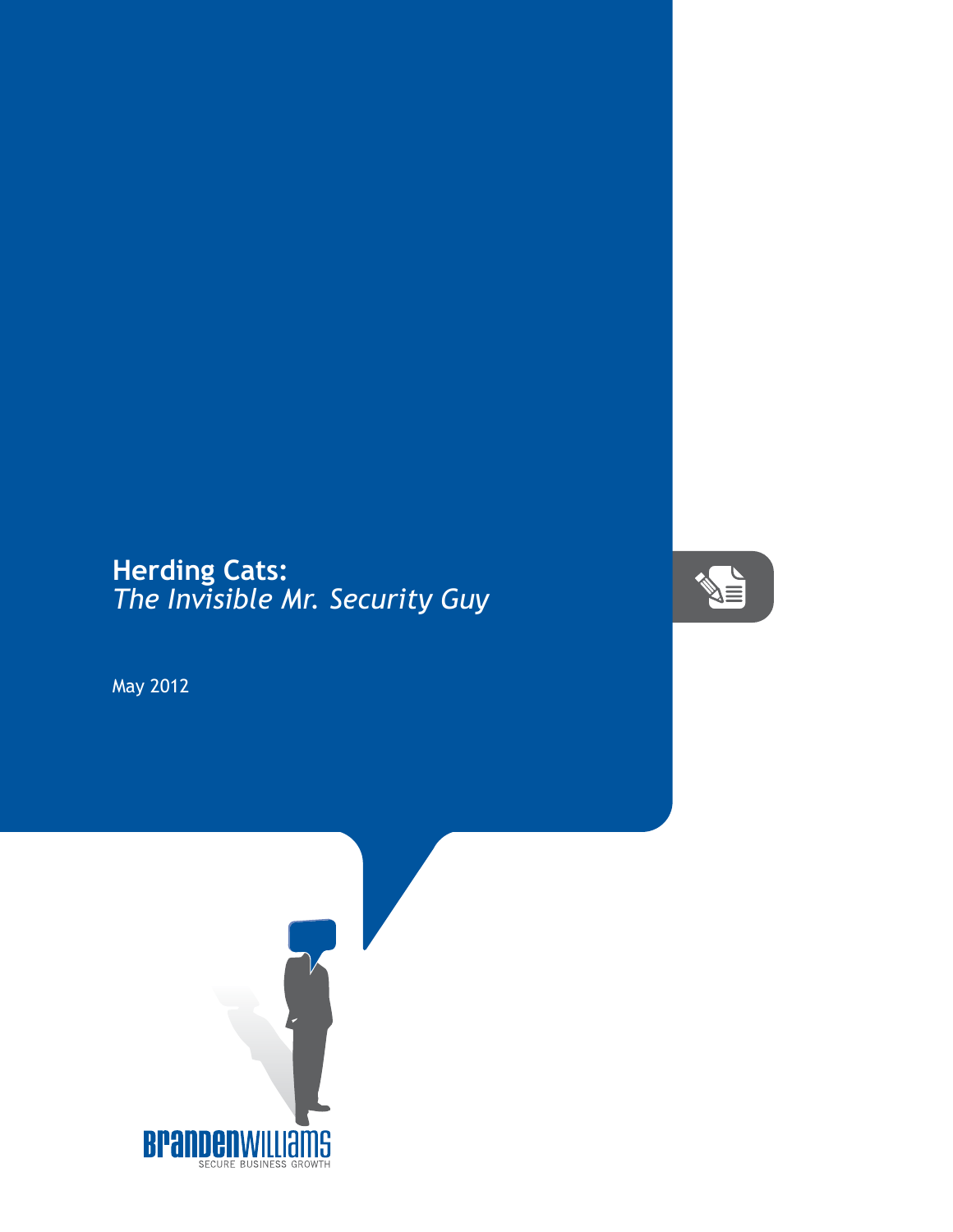## Hey Mr. Security Guy… It's time.

There are so many ways we can take this column from that intro, but here's where I want to go today. The topic of the issue is Security Architecture, and it's looking totally different with every passing day. If you have been in the industry for longer than ten years, think about how you used to focus your activities on one main firewall and a robust anti-virus system to keep things running (aside from the random chaos monkey ripping core infrastructure offline). If you have been around for five years, think about all this compliance stuff we've had to deal with, primarily lead by PCI DSS and in some cases the healthcare acts in the US and privacy acts in Europe. If you've been in for just a couple of years, think about hacktivism, advanced threats, and the organized cybercrime that dominated 2011.

Security architecture is always in a strange place. Either its always playing catch-up with new and innovative attacks, or its draconian nature undermines its ability to be functional to the business. The former tends to be much more of the norm as companies rely on basic stuff like compliance to allow them to redirect a few dollars toward more advanced things like advanced attacks. Draconian security exists in places like financial services and governments, but isn't it interesting how some controls force people to think creatively about ways to defeat them? Does "Just email the attachment to my GMail account," or "rename the .exe to .txt so my company's filters won't block it" sound familiar?

Another interesting phenomenon that's happening is our physical control over resources is increasingly disappearing as we create efficiency in our systems by operating in an abstraction of the physical layer. If we can't put our finger on the machine that is running some IT application anymore, how do we build architecture to secure it?

One challenge I am pushing people to take on is thinking about how security can be consumed transparently (i.e., built-in) by the end user. That forces the issue of securing information, wherever it may be. We have the technology—and it's affordable! Ten years ago, very few companies used things like secure enclaves outside of physical processes in a physical world. Finding a company with an additional firewall in between a grouping of servers in 2002 could be the equivalent of seeing a leprechaun riding a unicorn on a rainbow. Today? It's pretty common.

What about encryption for data at rest? In 2002 it didn't happen that much either (albeit more than secure enclaves). Computing resources were much more expensive back then when you tried to accomplish things like encryption, but now embedded devices do it just fine<sup>1</sup> . There is almost no reason to trust any computing resource this day and age because we can architect solutions to enable business without blind trust. Ask yourself this: do you trust any network you connect to? Do you click through SSL Certificate warnings? Do you through caution to the wind and avoid SSL all together? Most of you probably don't, but I guarantee someone close to you does.

It's time for us to change our ways. We need automation, deep visibility into our systems and activity, the ability to build risk decisions into our infrastructure and to alter our posture in an automated and agile way. And the most important part, we can't be jerks about it! We have to seamlessly integrate security into our businesses such that they don't even know we were there. Security must be architected to be consumed transparently.

## **FOOTNOTES**

*1 When they mind their* ps *and* qs *that is…*

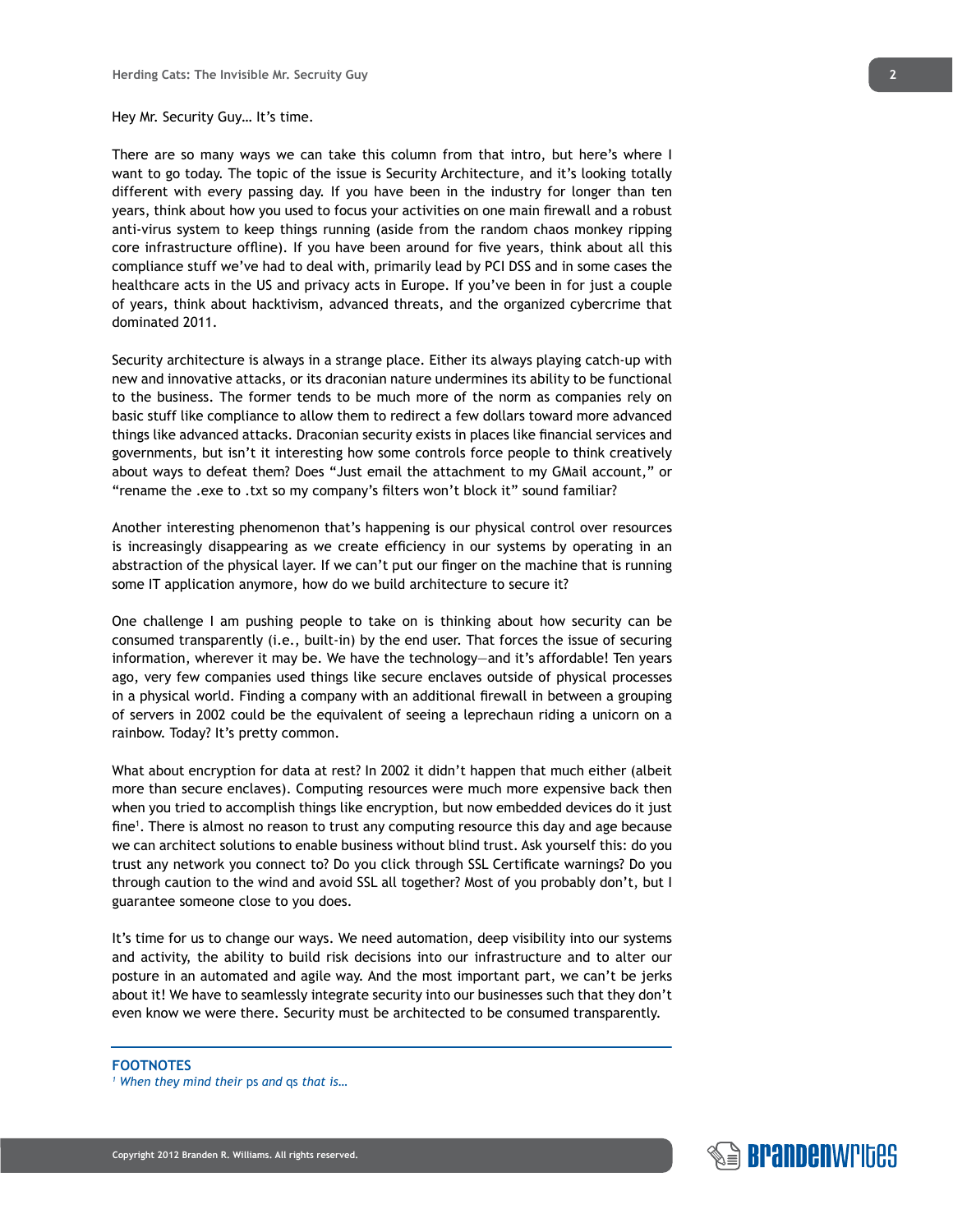There's an old business adage that reminds us that consumers want simplicity. They don't want to jump through hoops to do business with any company. Business people don't want to jump through hoops every time security shows up. They just want things to work, they want them to work well, and they need to focus on what they do best (which isn't information security). If you're banging your head against the desk every time you read something like this, consider that your approach may be all wrong. When's the last time you sat down with a business leader and just let them talk about their business and what's important to them? It's painful at times, but building that rapport is critical to you unlocking the Security Ninja achievement!